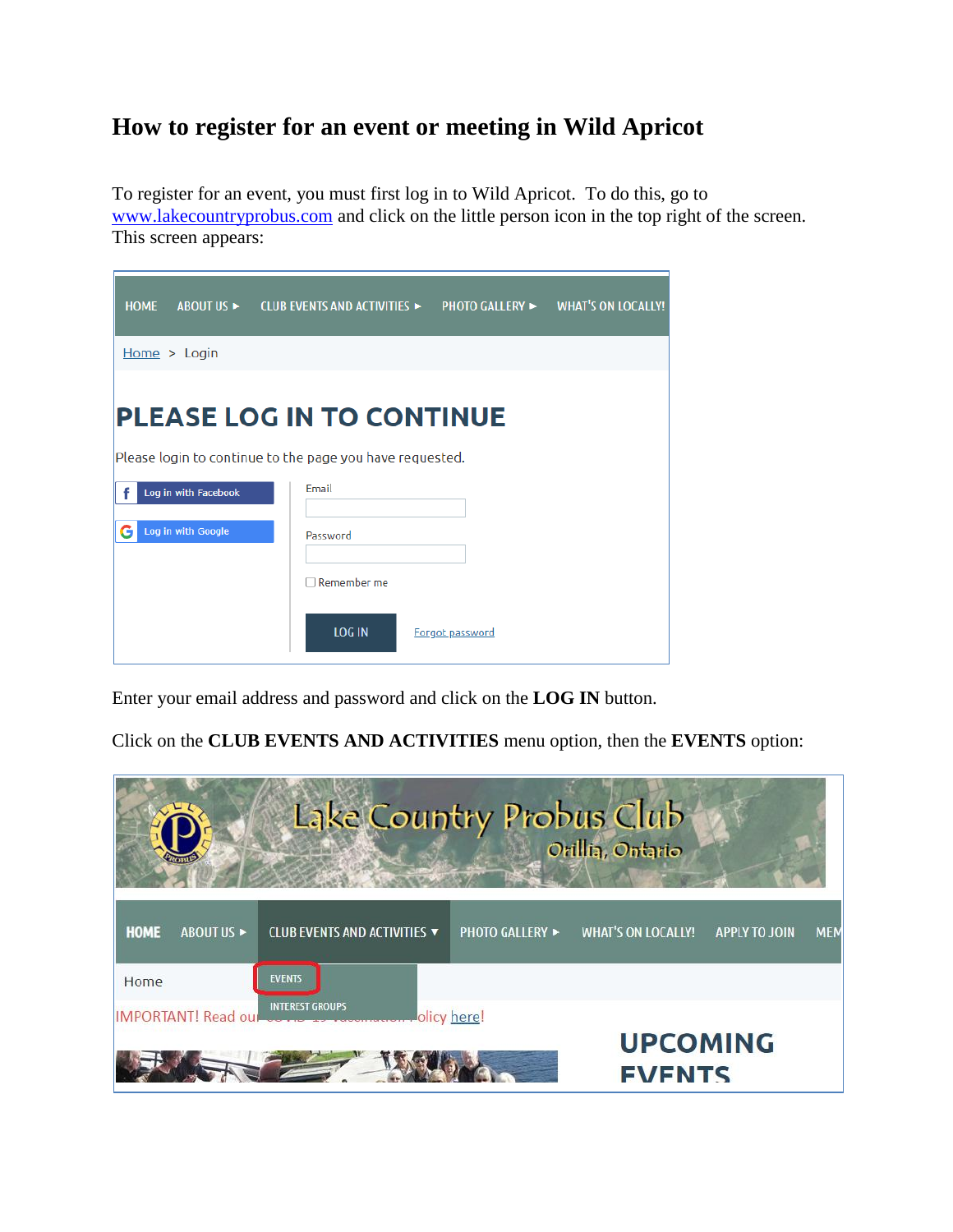

A list of events comes up. This example shows only the one event, the April General Meeting:

This particular event has no cost associated with it, so by registering for it you are merely sending an RSVP to the organizers. Click on the **REGISTER** button. A small window pops up:

| sneakers on "The Importance of Wetlands"                                                |  |  |  |  |
|-----------------------------------------------------------------------------------------|--|--|--|--|
| <b>Registration confirmation</b>                                                        |  |  |  |  |
| Dean Mallinson, please confirm that you wish to<br>register for "April General Meeting" |  |  |  |  |
| When: April 25, 2022                                                                    |  |  |  |  |
| Where: Hybrid Meeting, Mason's Hall, 24 James St E<br>Orillia                           |  |  |  |  |
| Complete registration<br>Close                                                          |  |  |  |  |
|                                                                                         |  |  |  |  |

Click on the **Complete registration** button. A confirmation screen appears as shown on the next page.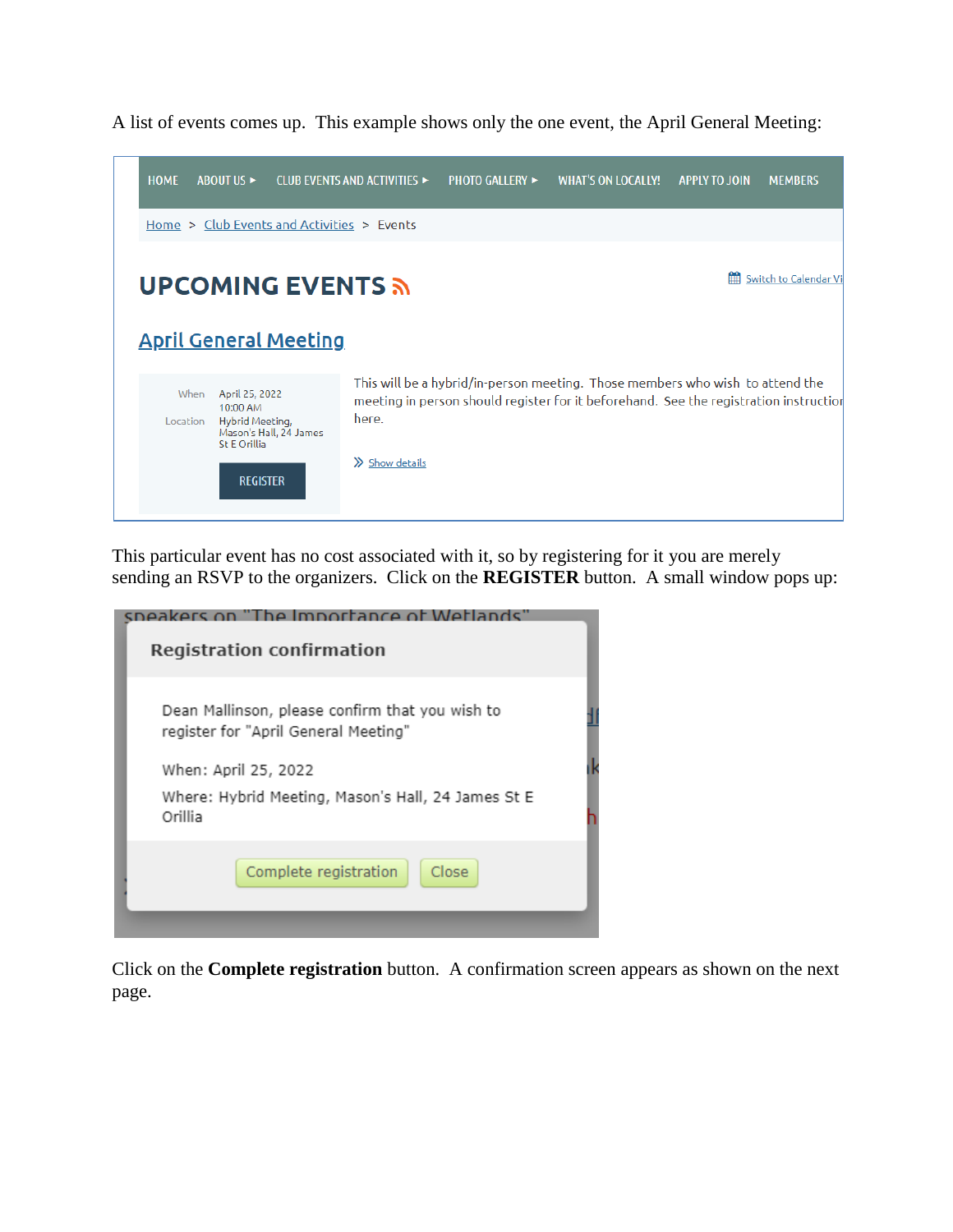| <b>April General Meeting</b>                                                                                                                                        |                                                                                                                                         | Add to my calendar |  |  |  |
|---------------------------------------------------------------------------------------------------------------------------------------------------------------------|-----------------------------------------------------------------------------------------------------------------------------------------|--------------------|--|--|--|
| Event<br><b>Registration type</b>                                                                                                                                   | <b>April General Meeting</b><br>April 25, 2022 10:00 AM<br>Location: Hybrid Meeting, Mason's Hall, 24 James St E Orillia<br><b>RSVP</b> |                    |  |  |  |
| Event registration: Confirmation (Receipt)<br>$\odot$<br>Thank you for your registration!<br>Your registration is complete.<br>Below are your registration details. |                                                                                                                                         |                    |  |  |  |
| Event registration data<br>Mallinson<br>Last name<br>First name<br>David                                                                                            |                                                                                                                                         |                    |  |  |  |

If you find you need to cancel your registration, go into the list of events again. This time it will look like this:



Click on the **Already registered** link. The following comes up: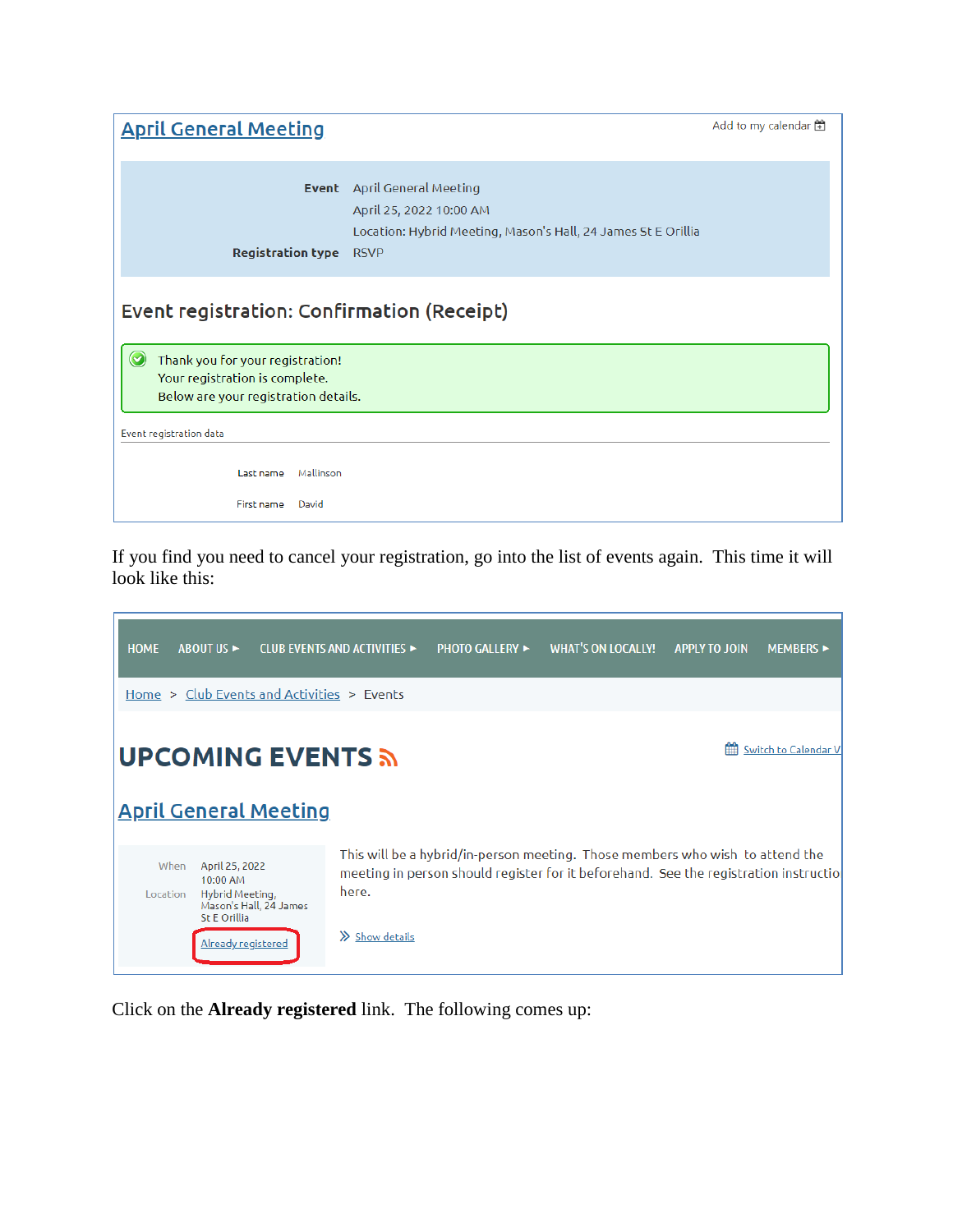| <b>HOME</b><br><b>ABOUT US ►</b><br>CLUB EVENTS AND ACTIVITIES ►                    |                                    | <b>PHOTO GALLERY ►</b>  | <b>WHAT'S ON LOCALLY!</b>                                     | <b>APPLY TO JOIN</b> | <b>MEMBERS</b> ► |  |
|-------------------------------------------------------------------------------------|------------------------------------|-------------------------|---------------------------------------------------------------|----------------------|------------------|--|
| <u>Home &gt; April General Meeting &gt; My profile</u> > Event registration details |                                    |                         |                                                               |                      |                  |  |
| Add to my calendar $\Box$<br><b>April General Meeting</b>                           |                                    |                         |                                                               |                      |                  |  |
| $\bigcirc$<br>Registration confirmed. To change, contact administrator.             |                                    |                         |                                                               |                      |                  |  |
|                                                                                     | <b>Event</b> April General Meeting | April 25, 2022 10:00 AM |                                                               |                      |                  |  |
| <b>Registration type</b>                                                            | <b>RSVP</b>                        |                         | Location: Hybrid Meeting, Mason's Hall, 24 James St E Orillia |                      |                  |  |
| <b>CANCEL REGISTRATION</b>                                                          |                                    |                         |                                                               |                      |                  |  |

If you want to cancel your registration, click on the **CANCEL REGISTRATION** button.

A small window pops up asking you if you are sure:

| Cancel event registration                          |
|----------------------------------------------------|
| Are you sure you want to cancel your registration? |
| Cancel registration<br>Close                       |

Click on the **Cancel registration** button to confirm the cancellation. The following screen will be returned: